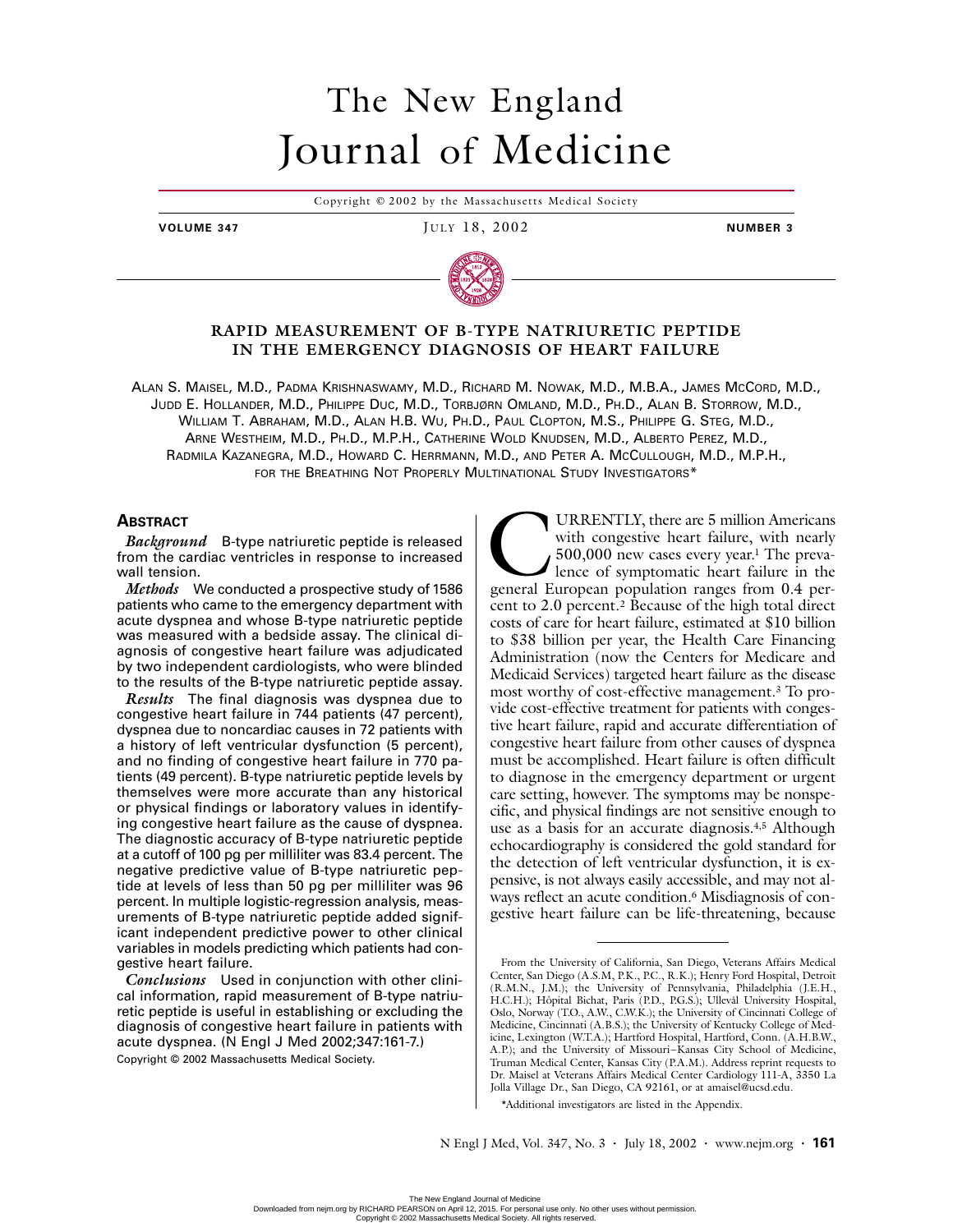treatments for congestive heart failure are hazardous to patients with other conditions, such as chronic obstructive pulmonary disease, that have the same primary symptoms at presentation.<sup>1,7</sup>

B-type natriuretic peptide is a cardiac neurohormone specifically secreted from the ventricles in response to volume expansion and pressure overload.<sup>8,9</sup> Levels of B-type natriuretic peptide have been shown to be elevated in patients with left ventricular dysfunction and correlate with the New York Heart Association class, as well as with prognosis.10-15 A previous study, using a radioimmunoassay for the detection of B-type natriuretic peptide, suggested that B-type natriuretic peptide may be useful in distinguishing between cardiac and noncardiac causes of acute dyspnea.16 Recently, a pilot study using a rapid (15-minute) whole-blood assay for B-type natriuretic peptide demonstrated that bedside measurement of B-type natriuretic peptide added to the ability of the physician to diagnose congestive heart failure in the urgent care setting.17 We performed a seven-center, multinational trial to validate and characterize the use of B-type natriuretic peptide levels in the diagnosis of congestive heart failure in a broad population of patients with dyspnea.

#### **METHODS**

#### **Study Population**

The study was approved by the institutional review boards of participating study centers. A total of 1586 patients from seven sites (five in the United States, one in France, and one in Norway) were enrolled from April 1999 to December 2000. To be eligible for the study, a patient had to have shortness of breath as the most prominent symptom. Patients under 18 years of age and those whose dyspnea was clearly not secondary to congestive heart failure (for example, those with trauma or cardiac tamponade) were excluded. Patients with acute myocardial infarction or renal failure were also excluded. Patients with unstable angina were excluded unless their predominant symptom at presentation was dyspnea.

Once the patient was identified as having dyspnea, written informed consent was obtained, and a blood sample was collected for measurement of B-type natriuretic peptide. A research assistant collected other data, including information from the medical history, the physical examination, results of other blood tests, interpretations of chest roentgenograms, and interpretations of other diagnostic tests. Echocardiograms were strongly encouraged in the emergency department on an outpatient basis or in the hospital if the patient was admitted.

For each patient enrolled in the study, physicians assigned to the emergency department (emergency department specialists or general-medicine internists), who were blinded to the results of the measurements of B-type natriuretic peptide, assessed the probability that the patient had congestive heart failure (by assigning a value of 0 to 100 percent clinical certainty) as the cause of his or her symptoms. If a patient had a history of congestive heart failure, the physician classified the patient as having either an acute exacerbation of congestive heart failure or dyspnea from another cause, with underlying left ventricular dysfunction (as, for example, in the case of a patient with left ventricular dysfunction who was seen for bronchitis).

#### **Confirmation of the Diagnosis**

To determine the actual diagnosis, two cardiologists reviewed all medical records pertaining to the patient and independently classified the diagnosis as dyspnea due to congestive heart failure, acute dyspnea due to noncardiac causes in a patient with a history of left ventricular dysfunction, or dyspnea not due to congestive heart failure. The cardiologists were presented with the components and a summary of the Framingham congestive-heart-failure score (two major or one major and two minor criteria) and the National Health and Nutrition Examination Survey (NHANES) congestive heart failure score (scores of 3 or more) calculated from the case-report form. Both cardiologists were blinded to the B-type natriuretic peptide level as well as to the emergency department physicians' diagnosis. They did have access to the emergency department data sheets and any additional information that became available after the evaluation in the emergency department. This information included the reading of the chest roentgenogram in the emergency department by a radiologist; medical history obtained from a medical chart that was not available to the emergency department physicians at the time of presentation; the results of subsequent tests, such as echocardiography, radionuclide angiography, or left ventriculography, performed at the time of cardiac catheterization; and the hospital course for patients admitted to the hospital. For patients with a diagnosis other than congestive heart failure, confirmation on the basis of the following observations was attempted: normal chest roentgenogram (absence of heart enlargement and pulmonary venous hypertension); roentgenographic signs of chronic obstructive lung disease, pneumonia, or lung cancer; normal heart function according to echocardiography, radionuclide ventriculography, or left ventriculography performed at the time of cardiac catheterization; abnormal pulmonary-function test results or follow-up results in the pulmonary clinic; response to treatment with nebulizers, corticosteroids, or antibiotics in the emergency department or hospital; and the absence of admission to the hospital for congestive heart failure over the next 30 days. In all cases of congestive heart failure, the two cardiologists were asked to agree on the severity according to the New York Heart Association class.

#### **Measurement of Levels of B-Type Natriuretic Peptide**

During the initial evaluation, a blood sample was collected into a tube containing potassium EDTA. B-type natriuretic peptide was measured with use of a fluorescence immunoassay kit (Triage, Biosite) for the quantitative determination of B-type natriuretic peptide in whole-blood and plasma specimens. The precision, analytic sensitivity, and stability characteristics of the system have been previously described.18,19 Values for B-type natriuretic peptide were determined on site by the bedside method with either whole-blood or plasma samples.

#### **Statistical Analysis**

Comparisons of B-type natriuretic peptide values among diagnostic groups were performed by the t-test for independent samples and analysis of variance. Log-transformed values for B-type natriuretic peptide were used in these analyses to reduce the effects of skewness in the distribution of B-type natriuretic peptide levels. To evaluate the value of B-type natriuretic peptide measurements in the diagnosis of congestive heart failure, we compared the sensitivity, specificity, and accuracy of B-type natriuretic peptide measurements with those of individual clinical findings. We also used a multiple logistic-regression model combining clinical findings and B-type natriuretic peptide values to predict the final diagnosis. For each of the different clinical and roentgenographic findings identified by emergency department physicians, and for different threshold B-type natriuretic peptide levels, we computed the sensitivity, specificity, and accuracy, defined as the sum of the concordant cells divided by the sum of all cells in the two-by-two table. To determine the most parsimonious combination of indicators to pre-

**162 ·** N Engl J Med, Vol. 347, No. 3 **·** July 18, 2002 **·** www.nejm.org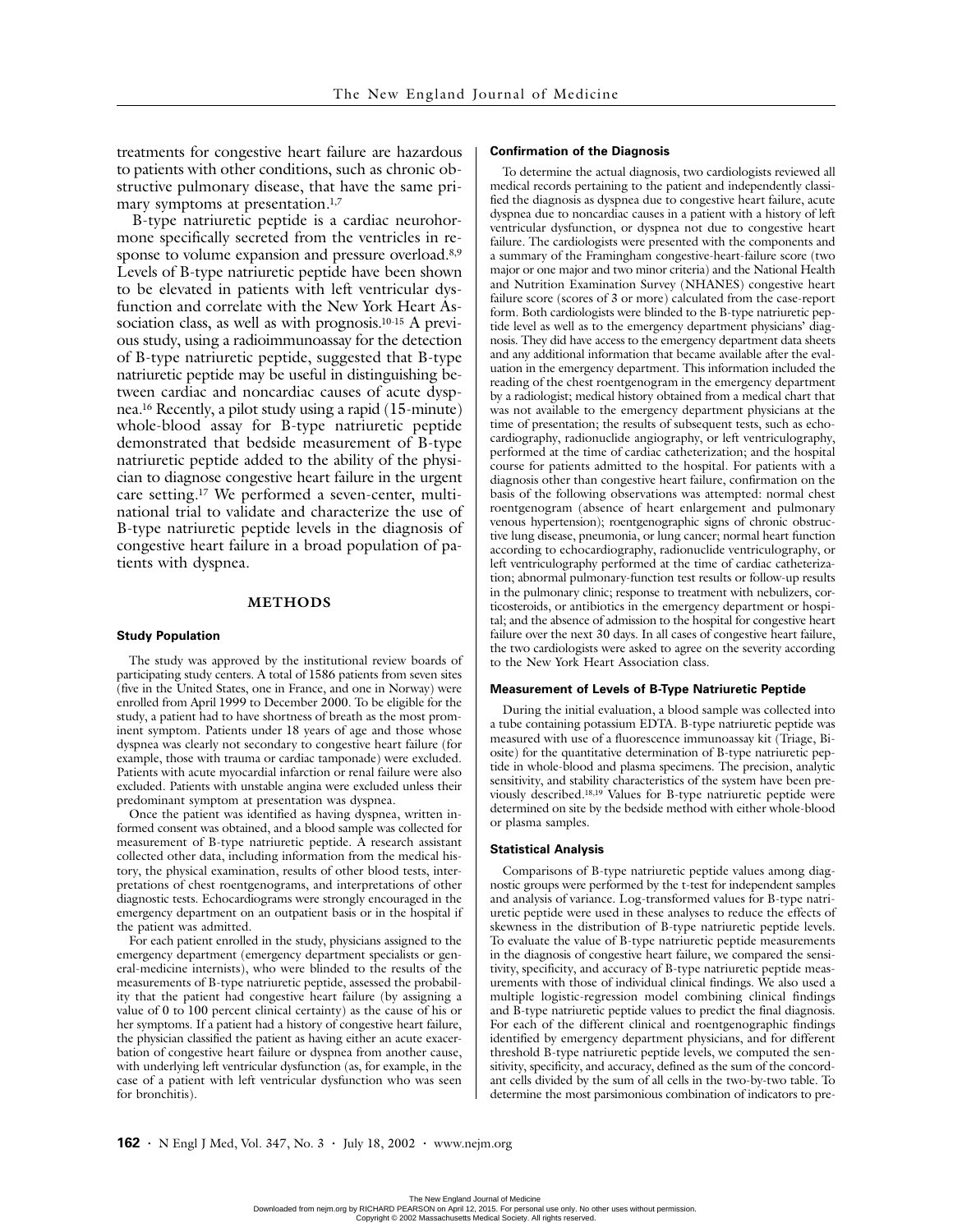dict the presence or absence of congestive heart failure, we applied multiple stepwise logistic regression with the use of a P value of 0.05 or less for entry into the model. The predictors included historical, clinical, and roentgenographic findings, along with information on B-type natriuretic peptide (100 pg per milliliter or above). We also evaluated the unique contribution of B-type natriuretic peptide over and above other predictors by entering B-type natriuretic peptide last in a separate model. Finally, we constructed receiver-operating-characteristic curves to illustrate various cutoff values of B-type natriuretic peptide.

The academic investigators designed the study, analyzed the data, and wrote the manuscript. Biosite supplied the diagnostic kits and managed the technical aspects of data accrual and storage.

#### **RESULTS**

The base-line characteristics of the overall study group of 1586 patients are shown in Table 1. The mean age was 64 years. There were 883 men (56 percent) and 703 women (44 percent); 773 patients were white (49 percent), 715 were black (45 percent), and 98 were members of other races (6 percent). On examination, 7 percent of patients had an  $S_3$  gallop, 43 percent had rales in the lower lung fields, 22 percent had jugular venous distention, and 42 percent had edema of the legs or feet.

The final diagnosis was congestive heart failure in 744 patients (47 percent), dyspnea due to noncardiac causes in 72 patients with a history of left ventricular dysfunction (5 percent), and no finding of congestive heart failure in 770 patients (49 percent). In 97 percent of patients with congestive heart failure, the final diagnosis of congestive heart failure was confirmed by other tests (chest roentgenogram in 79 percent of patients, echocardiography in 77 percent, radionuclide ejection fraction in 15 percent, cardiac catheterization in 19 percent, and response to treatment in 86 percent). Figure 1 presents a box plot of B-type natriuretic peptide values for the three groups of patients. The difference among groups was significant (P<0.001 for each pairwise comparison). Patients with a diagnosis of acute congestive heart failure had mean  $(\pm SD)$  B-type natriuretic peptide levels of  $675 \pm 450$  pg per milliliter, whereas those without congestive heart failure had B-type natriuretic peptide levels of  $110 \pm 225$  pg per milliliter. The 72 patients who had base-line ventricular dysfunction without an acute exacerbation had a mean B-type natriuretic peptide level of  $346 \pm 390$  pg per milliliter.

Ninety-nine patients met the clinical criteria for cor pulmonale. Cor pulmonale was a derived variable that required a history of obstructive or restrictive lung disease and the presence of hepatic congestion and peripheral edema on physical examination. The final diagnoses, as adjudicated by the reviewing cardiologists, were as follows: 78 patients (79 percent) were considered to have congestive heart failure as the primary cause of dyspnea, 19 (19 percent) to have dyspnea not due to congestive heart failure, and 2 (2 per-

#### **TABLE 1.** BASE-LINE CHARACTERISTICS OF 1586 PATIENTS WITH DYSPNEA.

| <b>CHARACTERISTIC</b>                 | <b>VALUE</b> |
|---------------------------------------|--------------|
| Age $(yr)^*$                          | $64 + 17$    |
| Sex (%)                               |              |
| Male                                  | 56           |
| Female                                | 44           |
| History (%)                           |              |
| Congestive heart failure              | 33           |
| Myocardial infarction                 | 27           |
| Chronic obstructive pulmonary disease | 41           |
| Diabetes                              | 25           |
| Symptoms $(\%)$                       |              |
| Shortness of breath                   |              |
| Slight hill                           | 92           |
| Level ground                          | 78           |
| Own pace                              | 76           |
| Orthopnea                             | 53           |
| Paroxysmal nocturnal dyspnea          | 46           |
| Nocturnal cough                       | 44           |
| Signs $(\%)$                          |              |
| Elevated jugular venous pressure      | 22           |
| Rales                                 |              |
| Lower lung fields                     | 43           |
| Upper lung fields                     | 12           |
| Wheezing                              | 28           |
| $S_3$ gallop                          | 7            |
| Murmurs                               | 19           |
| Lower-extremity edema                 | 42           |
|                                       |              |

\*Plus–minus value is the mean ±SD.



**Figure 1.** Box Plots Showing Median Levels of B-Type Natriuretic Peptide Measured in the Emergency Department in Three Groups of Patients.

Boxes show interquartile ranges, and I bars represent highest and lowest values.

N Engl J Med, Vol. 347, No. 3 **·** July 18, 2002 **·** www.nejm.org **· 163**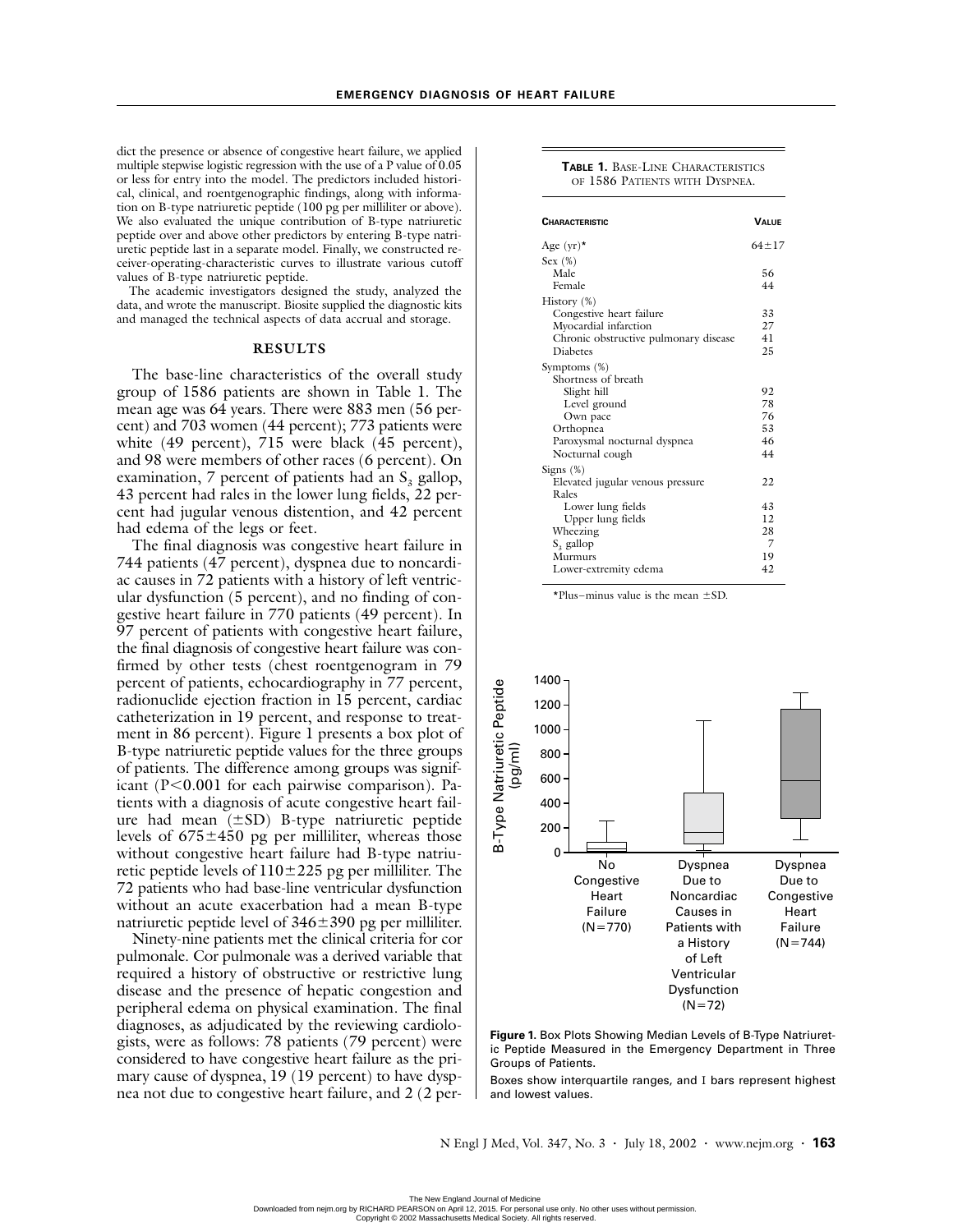cent) to have stable left ventricular dysfunction with dyspnea from a noncardiac cause.

Figure 2 shows B-type natriuretic peptide values in relation to New York Heart Association functional class, as determined by both cardiologists together. B-type natriuretic peptide values differed significantly as a function of the severity of congestive heart failure (P<0.001). The mean B-type natriuretic peptide levels were 244±286 pg per milliliter among patients in class I, 389±374 pg per milliliter among those in class II,  $640\pm447$  pg per milliliter among those in class III, and  $817\pm435$  pg per milliliter among those in class IV.

The best clinical predictor of congestive heart failure was an increased heart size on chest roentgenogram (accuracy, 81 percent), followed by a history of congestive heart failure (75 percent). Rales were the most accurate finding on physical examination (69 percent accuracy), and a history of paroxysmal nocturnal dyspnea had an accuracy of 60 percent.

The B-type natriuretic peptide level was the single most accurate predictor of the presence or absence of congestive heart failure. The capacity of B-type natriuretic peptide to differentiate congestive heart failure from other causes of dyspnea was assessed with a receiver-operating-characteristic curve analysis (Fig. 3). The area under the receiver-operating-characteristic curve when B-type natriuretic peptide was used to differentiate congestive heart failure from other causes of dyspnea was 0.91 (95 percent confidence interval, 0.90 to 0.93; P<0.001). A B-type natriuretic



**Figure 2.** Box Plots Showing Median Levels of B-Type Natriuretic Peptide among Patients in Each of the Four New York Heart Association Classifications.

Boxes show interquartile ranges, and I bars represent highest and lowest values.

**164 ·** N Engl J Med, Vol. 347, No. 3 **·** July 18, 2002 **·** www.nejm.org

peptide cutoff value of 100 pg per milliliter had a sensitivity of 90 percent, a specificity of 76 percent, and an accuracy of 83 percent for differentiating congestive heart failure from other causes of dyspnea. Lower values were associated with more accurate negative predictive values (for a B-type natriuretic peptide value of 50 pg per milliliter, the negative predictive value was 96 percent). For the diagnosis of congestive heart failure in our study population, a B-type natriuretic peptide cutoff of 100 pg per milliliter was more accurate (83 percent) than either the NHANES criteria (67 percent) or the Framingham criteria (73 percent), the two most commonly used sets of criteria for diagnosing congestive heart failure.20

In multiple logistic-regression analyses, we determined that the addition of B-type natriuretic peptide increased the combined explanatory power of the history, symptoms, signs, radiologic studies, and laboratory findings (Table 2). The model showed that a history of heart failure and cephalization of vessels on chest roentgenography were strong independent predictors of congestive heart failure. A value of 100 pg per milliliter or more for B-type natriuretic peptide was the strongest independent predictor of congestive heart failure, with an odds ratio of 29.60. B-type natriuretic peptide also added significant additional information when it was entered after other clinical indicators  $(P<0.001)$ .

## **DISCUSSION**

Our findings validate and extend the observations made in a pilot study using a B-type natriuretic peptide test to aid in the diagnosis of congestive heart failure.17 The B-type natriuretic peptide cutoff point we judged to be optimal for making the diagnosis of congestive heart failure was slightly higher than that found in the pilot study (100 vs. 80 pg per milliliter), but it corresponds to the manufacturer's recommended cutoff level for the diagnosis of congestive heart failure. Furthermore, B-type natriuretic peptide levels by themselves were more accurate than any other finding in the history, physical finding, or laboratory value in delineating the cause of dyspnea. B-type natriuretic peptide performed better than either the NHANES or the Framingham criteria, arguably the most widely accepted criteria for the diagnosis of congestive heart failure. The calculated area under the curve of 0.91 was similar to that of prostate-specific antigen for the detection of prostate cancer (area under the curve, 0.94) and was superior to those of Papanicolaou smears and mammography (area under the curve,  $0.70$  and  $0.85$ , respectively).<sup>21-23</sup>

The accuracy of the diagnosis of congestive heart failure by clinical means and standard testing is often inadequate.24-26 Echocardiographic imaging may be difficult to perform in a patient who cannot remain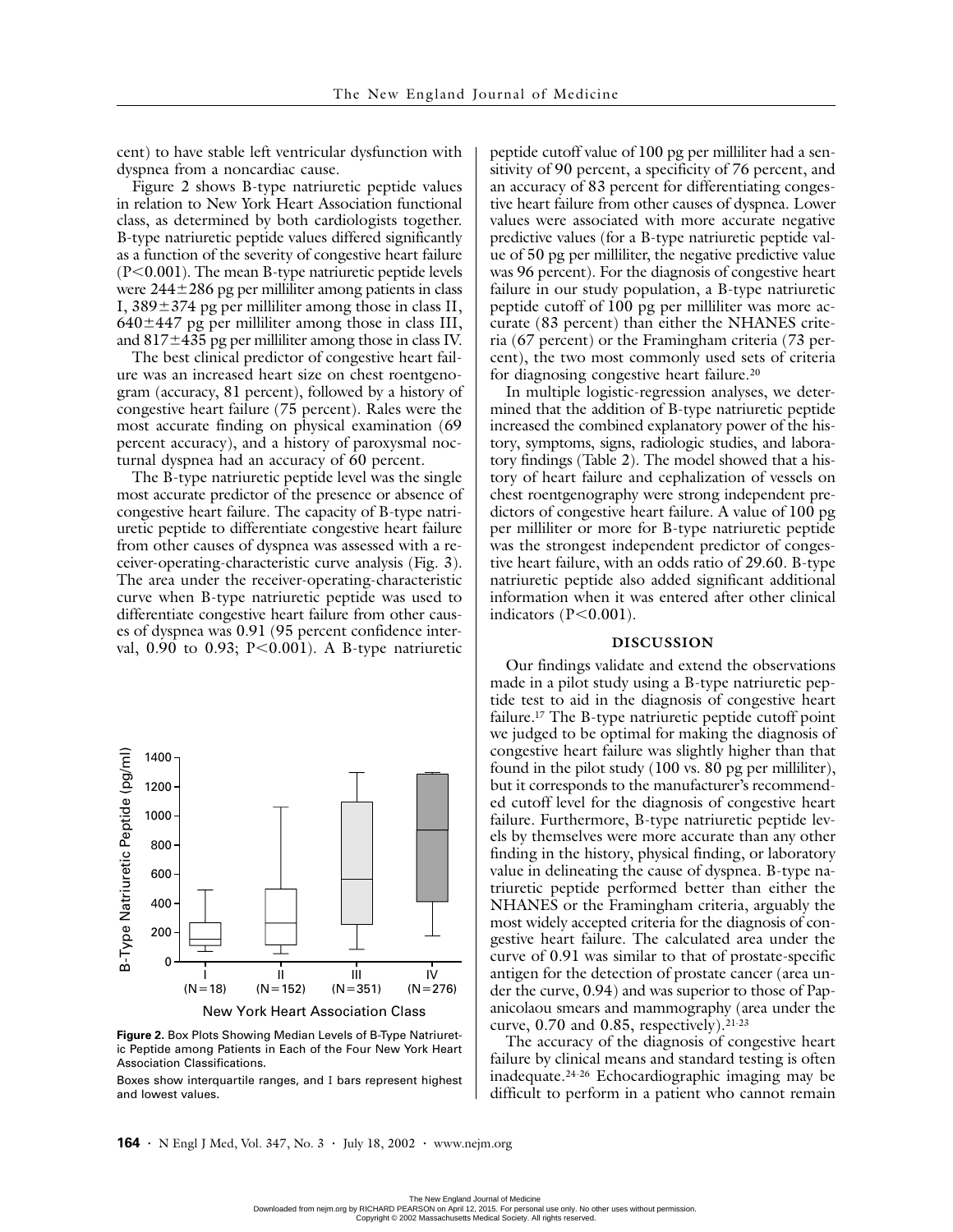

**Figure 3.** Receiver-Operating-Characteristic Curve for Various Cutoff Levels of B-Type Natriuretic Peptide (BNP) in Differentiating between Dyspnea Due to Congestive Heart Failure and Dyspnea Due to Other Causes.

still because of dyspnea or who has a coexisting condition such as obesity or lung disease. Echocardiography may also not be sensitive enough to delineate cardiac causes of acute dyspnea — for example, when severe hypertension leads to pulmonary edema.

Unlike acute coronary syndromes, in which biomarkers such as cardiac troponins and creatine kinase MB fraction not only establish the diagnosis but also are correlated with both severity and prognosis, congestive heart failure in the urgent care setting has not had a gold standard for either diagnosis or prognosis. This fact is underscored by Rame et al., who found a paucity of indicators of the severity of disease or outcome in patients with congestive heart failure who were examined and discharged in an urban county emergency department, accounting for the subsequent 61 percent rate of failure of outpatient treatment.<sup>27</sup>

**TABLE 2.** MULTIPLE LOGISTIC-REGRESSION ANALYSIS OF FACTORS USED FOR DIFFERENTIATING BETWEEN PATIENTS WITH AND THOSE WITHOUT CONGESTIVE HEART FAILURE.

| <b>PREDICTOR</b>                            | <b>P VALUE</b> | ODDS RATIO (95% CI)*  |
|---------------------------------------------|----------------|-----------------------|
| Age                                         | 0.04           | $1.02(1.00-1.03)$     |
| History of congestive heart failure         | < 0.001        | $11.08(6.55 - 18.77)$ |
| History of myocardial infarction            | < 0.001        | $2.72(1.63 - 4.54)$   |
| Rales                                       | < 0.001        | $2.24(1.41-3.58)$     |
| Cephalization of vessels                    | < 0.001        | $10.69(5.32 - 21.47)$ |
| Edema                                       | < 0.001        | $2.88(1.81 - 4.57)$   |
| Jugular venous distention                   | 0.04           | $1.87(1.04-3.36)$     |
| B-type natriuretic peptide $\geq 100$ pg/ml | < 0.001        | 29.60 (17.75-49.37)   |

\*The odds ratio reflects the odds for patients with the characteristic in question, as compared with those without the characteristic. The odds ratio for age represents the exponent for each year of age in the logistic equation. CI denotes confidence interval.

N Engl J Med, Vol. 347, No. 3 **·** July 18, 2002 **·** www.nejm.org **· 165**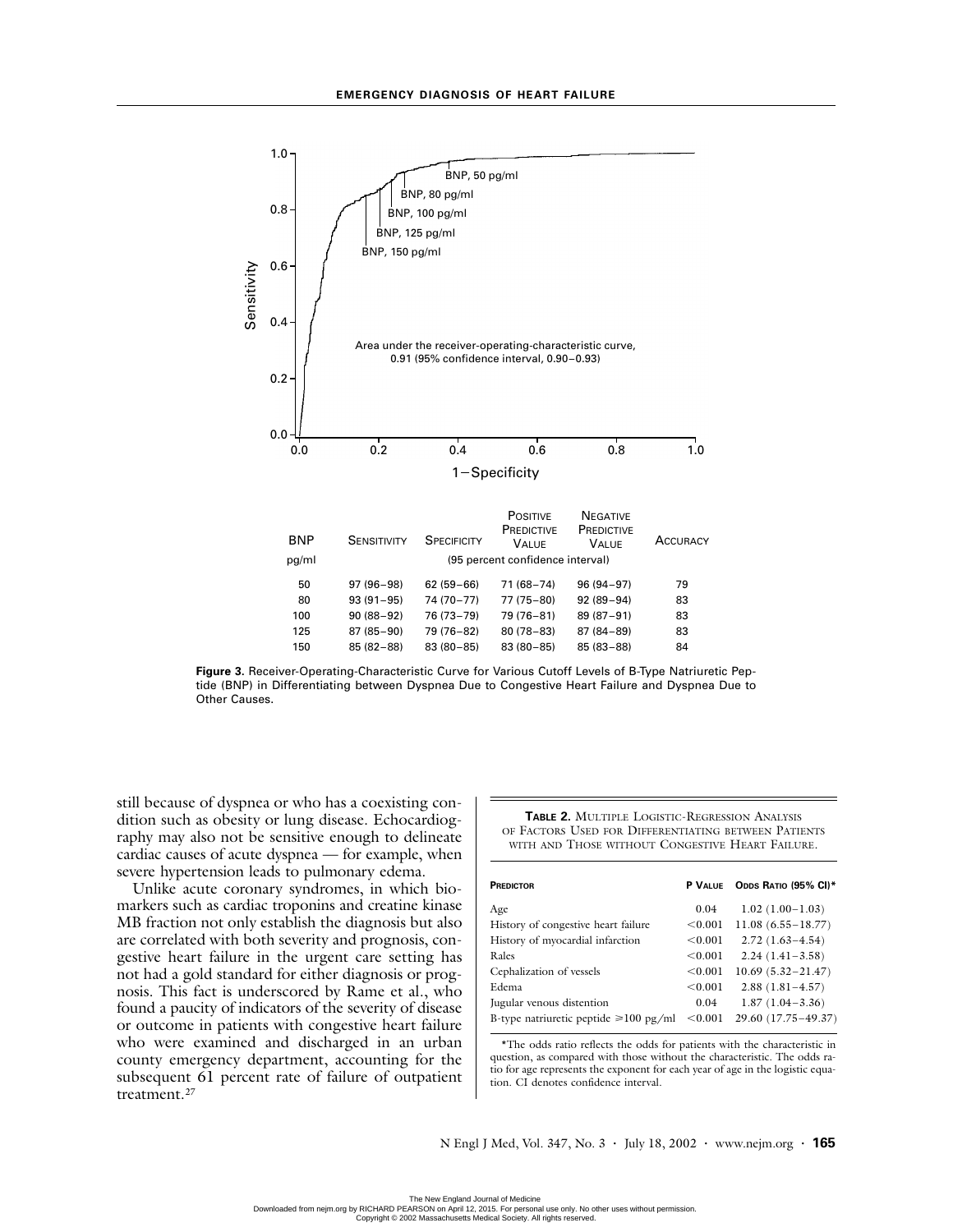The source of B-type natriuretic peptide in plasma is mainly the ventricles, which suggests that B-type natriuretic peptide may be a more sensitive and specific indicator of ventricular disorders than other natriuretic peptides.7,28 The promoter region of the B-type natriuretic peptide gene contains the rapid-turnover nucleic acid sequence TATTTAT, which suggests that the rate of turnover of B-type natriuretic peptide messenger RNA is high and that B-type natriuretic peptide is synthesized in bursts.29,30 This release appears to be directly proportional to the degree of ventricular-volume expansion and pressure overload.31

Our study, along with others, demonstrates the relation of B-type natriuretic peptide levels with the severity of heart failure,15,28,32 and it underscores the prognostic importance of this peptide in a number of settings.11,13,15,33,34 In a population similar to ours, Harrison et al. followed 325 patients for six months after they presented to the emergency department with dyspnea.15 B-type natriuretic peptide levels (according to the same B-type natriuretic peptide assay we used) determined at the initial emergency department visit were closely correlated with outcomes, with 54 percent of the patients who had B-type natriuretic peptide levels of more than 480 pg per milliliter having a subsequent congestive-heart-failure event at six months. A B-type natriuretic peptide level of more than 230 pg per milliliter was associated with a relative risk of 7.0 for a congestive-heart-failure event in patients whose doctors failed to make the diagnosis of congestive heart failure.

The value of natriuretic peptides has already been recognized by their inclusion in the recent European guidelines for the diagnosis of chronic heart failure.35 The present study addresses the diagnosis of heart failure in a large, heterogeneous population of patients with dyspnea in the acute care setting. These results supplement the established "rule-out" value of B-type natriuretic peptide stated in the European guidelines by offering valuable information concerning the positive predictive value of B-type natriuretic peptide, as well as the assessment of the severity of disease. The results demonstrate that rapid measurement of the B-type natriuretic peptide level in the blood will improve the ability of clinicians to differentiate patients with dyspnea due to congestive heart failure from those with dyspnea due to other causes in acute care settings. This should be especially true among patients in whom the diagnosis of congestive heart failure is not clinically straightforward. The B-type natriuretic peptide test is now available in a rapid format, thus making diagnostic information immediately available to the acute care physician. Use of this test, in conjunction with other clinical information, should lead to more accurate initial diagnoses of congestive heart failure.

Presented in part at the 51st Scientific Sessions of the American College of Cardiology, Atlanta, March 17–20, 2002.

Triage devices and meters and some financial support were provided by Biosite, San Diego, Calif. Drs. Maisel and McCullough have received honorariums from Biosite for speaking and consulting.

*We are indebted to the emergency department staff at the following study centers for their efforts: San Diego Veterans Affairs Medical Center, San Diego, Calif.; Henry Ford Hospital, Detroit; Hospital of the University of Pennsylvania, Philadelphia; Hôpital Bichat, Paris; Ullevål University Hospital, Oslo, Norway; the University of Cincinnati Medical Center, Cincinnati; and Hartford Hospital, Hartford, Conn.; and to Roberta A. Sullivan, B.S.N., M.P.H., for assistance with the preparation of the manuscript.*

#### **APPENDIX**

Additional investigators include the following: the University of California, San Diego, Veterans Affairs Medical Center, San Diego: P. Hlavin, A. Lenert, and A.Y. Chiu; Henry Ford Hospital, Detroit: M. Whitican and J. Babiarz (study coordinators); the University of Pennsylvania, Philadelphia: E. Loh and F.D. Sites (study coordinator); Hôpital Bichat, Paris: M.C. Aumont, V. Beaumesnil, L. Hafi, A. Desplanques, and J. Benessiano (coinvestigators); Ullevål University Hospital, Oslo, Norway: A. Finsen, J.S. Riis, and T.O. Klemsdal (site coinvestigators); the University of Kentucky College of Medicine, Lexington: S. Lamba (coinvestigator).

#### **REFERENCES**

**1.** Packer M, Cohn JN, eds. Consensus recommendations for the management of chronic heart failure. Am J Cardiol 1999;83:Suppl:1A-38A. **2.** Cowie MR, Struthers AD, Wood DA, et al. Value of natriuretic peptides in assessment of patients with possible new heart failure in primary care. Lancet 1997;350:1349-53.

**3.** O'Connell JB, Bristow M. Economic impact of heart failure in the United States: a time for a different approach. J Heart Lung Transplant 1994;13:S107-S112.

**4.** Stevenson LW, Perloff JK. The limited reliability of physical signs for estimating hemodynamics in chronic heart failure. JAMA 1989;261:884-8. **5.** Remes J, Miettinen H, Reunanen A, Pyorala K. Validity of clinical diag-

nosis of heart failure in primary health care. Eur Heart J 1991;12:315-21. **6.** Devereaux RB, Liebson PR, Horan MJ. Recommendations concerning use of echocardiography in hypertension and general population research. Hypertension 1987;9:II-97–II-104.

**7.** Bales AC, Sorrentino MJ. Causes of congestive heart failure: prompt diagnosis may affect prognosis. Postgrad Med 1997;101:44-9, 54-6.

**8.** Nakagawa O, Ogawa Y, Itoh H, et al. Rapid transcriptional activation and early mRNA turnover of brain natriuretic peptide in cardiocyte hypertrophy: evidence for brain natriuretic peptide as an "emergency" cardiac hormone against ventricular overload. J Clin Invest 1995;96:1280-7.

**9.** Maeda K, Tsutamota T, Wada A, Hisanaga T, Kinoshita M. Plasma brain natriuretic peptide as a biochemical marker of high left ventricular end-diastolic pressure in patients with symptomatic left ventricular dysfunction. Am Heart J 1998;135:825-32.

**10.** Clerico A, Iervasi G, Del Chicca MG, et al. Circulating levels of cardiac natriuretic peptides (ANP and BNP) measured by highly sensitive and specific immunoradiometric assays in normal subjects and in patients with different degrees of heart failure. J Endocrinol Invest 1998;21:170-9.

**11.** Omland T, Aakvaag A, Bonarjee VVS, et al. Plasma brain natriuretic peptide as an indicator of left ventricular systolic function and long-term survival after acute myocardial infarction: comparison with plasma atrial natriuretic peptide and N-terminal proatrial natriuretic peptide. Circulation 1996;93:1963-9.

**12.** Krishnaswamy P, Lubien E, Clopton P, et al. Utility of B-natriuretic peptide levels in identifying patients with left ventricular systolic or diastolic dysfunction. Am J Med 2001;111:274-9.

**13.** Cheng VL, Kazanagra R, Garcia A, et al. A rapid bedside test for B-type peptide predicts treatment outcomes in patients admitted for de-

compensated heart failure: a pilot study. J Am Coll Cardiol 2001;37:386-91. **14.** Maisel AS, Koon J, Krishnaswamy P, et al. Utility of B-natriuretic peptide as a rapid, point-of-care test for screening patients undergoing echocardiography to determine left ventricular dysfunction. Am Heart J 2001;141: 367-74.

**15.** Harrison A, Morrison LK, Krishnaswamy P, et al. B-type natriuretic peptide predicts future cardiac events in patients presenting to the emergency department with dyspnea. Ann Emerg Med 2002;39:131-8.

**166 ·** N Engl J Med, Vol. 347, No. 3 **·** July 18, 2002 **·** www.nejm.org